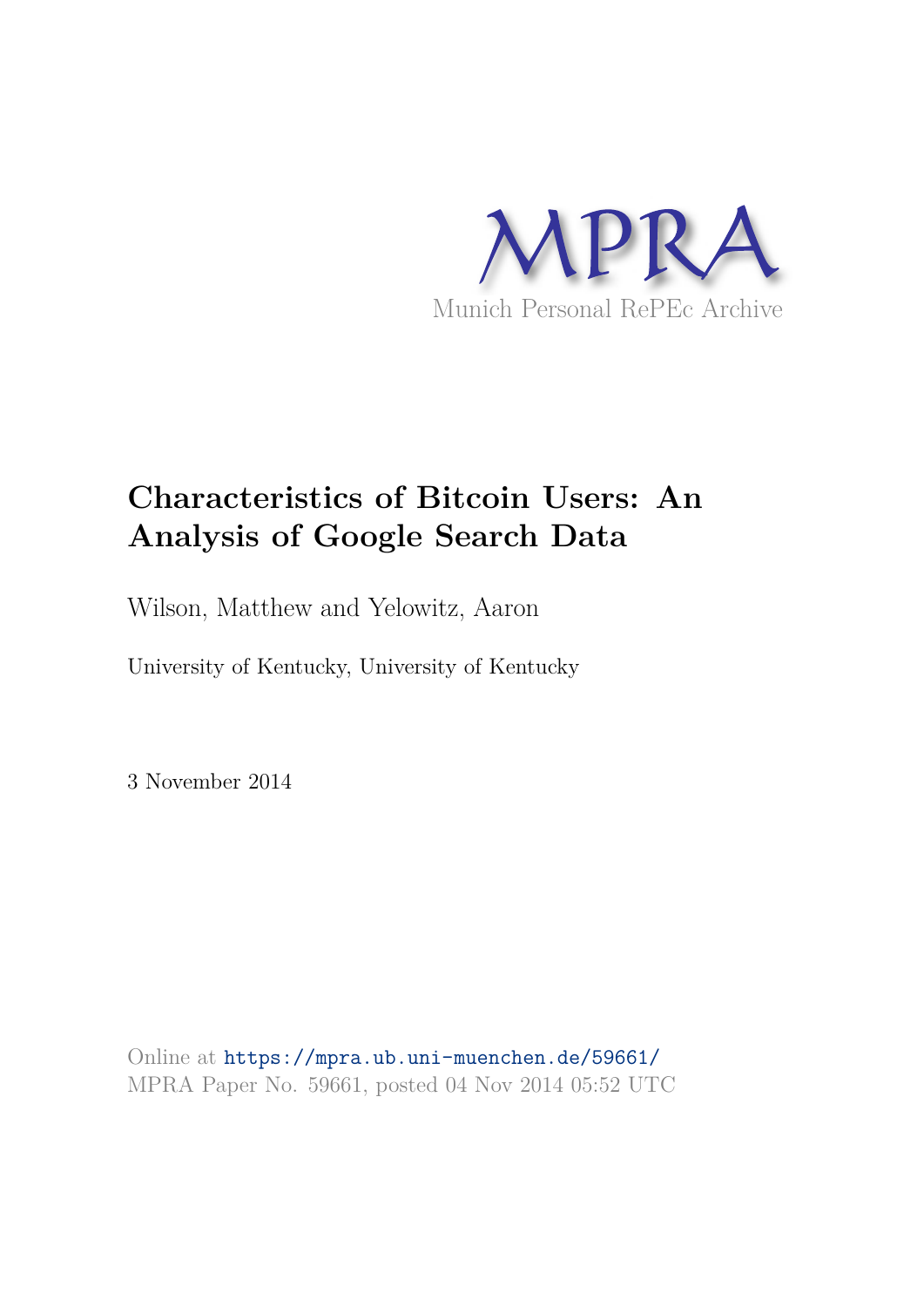## Characteristics of Bitcoin Users: An Analysis of Google Search Data

# Matthew Wilson Aaron Yelowitz\*

Abstract: The anonymity of Bitcoin prevents analysis of its users. We collect Google Trends data to examine determinants of interest in Bitcoin. Based on anecdotal evidence regarding Bitcoin users, we construct proxies for four possible clientele: computer programming enthusiasts, speculative investors, Libertarians, and criminals. Computer programming and illegal activity search terms are positively correlated with Bitcoin interest, while Libertarian and investment terms are not.

JEL Codes: E42, F33, K42, K49 Keywords: Bitcoin, Digital currency, Google search data, Libertarians, Illegal Activity

\* Yelowitz (corresponding author) Contact Information E-mail - aaron@uky.edu Telephone – 859-257-7634 Fax – 859-323-1920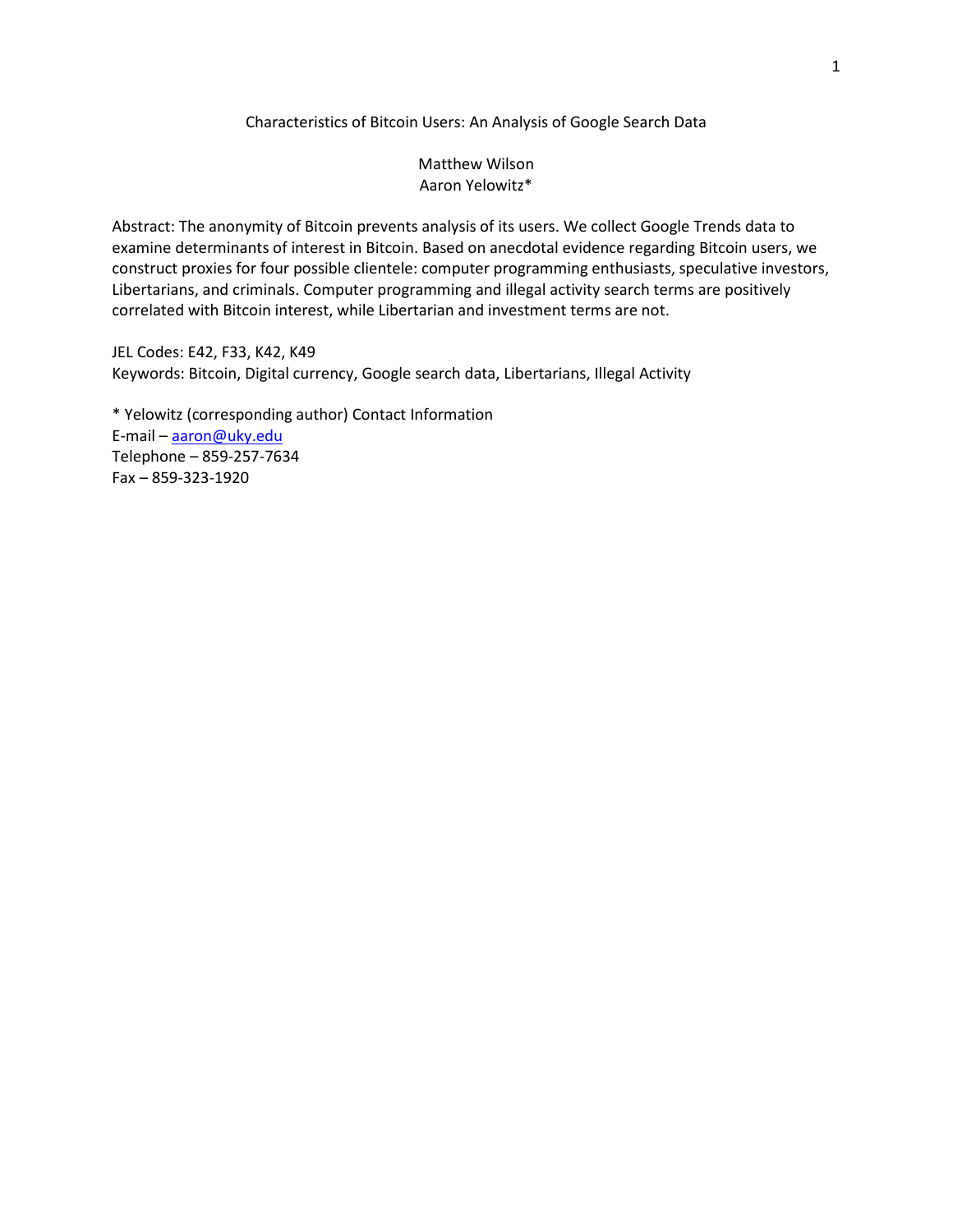#### Introduction

Bitcoin, a virtual global currency, has been the topic of much media, internet and policy discussion. Over [1](#page-2-0)3.4 million bitcoins are in circulation and have a total market value of \$4.6 billion.<sup>1</sup> Little is known about the characteristics of Bitcoin users, even though thousands of businesses accept bitcoins as payment. Transactions with Bitcoin are near anonymous due to the cost associated with identifying a user's electronic signature. Although some convenience sampling exists of Bitcoin enthusiasts, no systematic data collection has been done.

We use Google Trends (hereafter, "GT") data to study the clientele driving interest in Bitcoin, with the caveat that search query interest need not imply active participation. Based on anecdotal evidence about Bitcoin users, we construct proxies for four possible clientele: computer programming enthusiasts, speculative investors, Libertarians, and criminals. Illegal activity and computer programming are both positively associated with Bitcoin use, while no association exists for Libertarian ideology or investment motives in most specifications.

## The Bitcoin Market

Bitcoin was created in 2009 as an unregulated, alternative method of exchange for online payments. Upon signing up for an account, an individual receives a electronic signature that secures transactions and disallows double spending (enforced by a diverse computer network). This process circumvents conventional methods that involve trust in and fees to a third-party. Conventional methods involve third-party fees, deterring small transactions (Nakamoto, [2](#page-2-1)008).<sup>2</sup> Anonymity is theoretically achieved due to Bitcoin's encryption, with the sole link being the electronic signature. Meiklejohn, et al. (2013)

<span id="page-2-0"></span><sup>1&</sup>lt;br>
https://blockchain.info/charts/total-bitcoins<br>
<sup>2</sup> https://bitcoin.org/bitcoin.pdf

<span id="page-2-1"></span>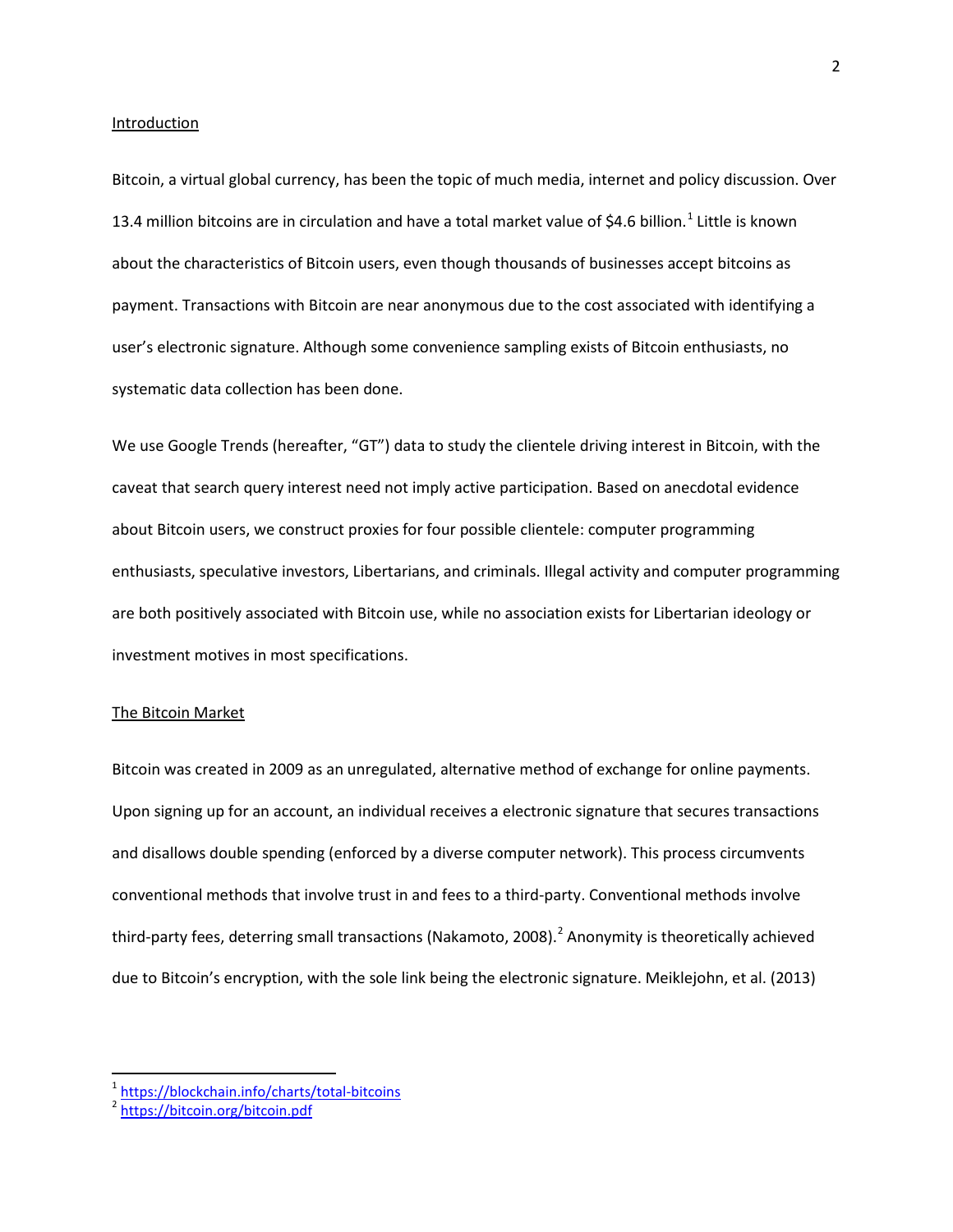find that anonymity is nearly impossible with large scale transactions, but there are high costs to identifying users.

## Who Might Be Bitcoin Users?

Profit and politically-charged aspirations coincide with the basic design of the Bitcoin market. Prices for bitcoins have fluctuated enormously over time, which might prove tempting for a speculative investor. The unregulated set-up makes it appealing to Libertarians who philosophically oppose "inflationary central-bank meddling."[3](#page-3-0) Other clientele appreciate Bitcoin's market structure for different reasons. For example, Bitcoin has appeal among computer programmers; miners (the term for those seeking to discover new bitcoins) can earn the currency in exchange for utilizing special software to authenticate real-time Bitcoin transactions.<sup>[4](#page-3-1)</sup> The anonymity of Bitcoin is attractive for criminal activity. The October 2, 2013 FBI takedown of the Silk Road website – an online marketplace "for everything from heroin to forged passports" where transactions took place in bitcoins – highlighted the importance of Bitcoin's perceived anonymity and led to a 22% reduction in Bitcoin's price.<sup>[5](#page-3-2)</sup>

In order to understand the underlying rationale for Bitcoin use, Lui (2013) surveyed 1,133 members of the Bitcoin community (by posting links on Bitcoin websites).<sup>[6](#page-3-3)</sup> The survey identified three key motives: curiosity, profit, and political. Respondents (which included both owners and non-owners of Bitcoin) are likely unrepresentative of the larger community; for example, those using Bitcoin for illegal activity are unlikely to participate.

-

<span id="page-3-0"></span><sup>&</sup>lt;sup>3</sup> http://www.economist.com/news/finance-and-economics/21599053-chronic-deflation-may-keep-bitcoindisplacing-its-fiat-rivals-money

<span id="page-3-1"></span><sup>4</sup> http://www.bitcoinmining.com/

<span id="page-3-2"></span><sup>&</sup>lt;sup>5</sup> http://online.wsj.com/articles/SB10001424052702303722604579115692946177328 and https://www.tradingview.com/v/4xVX2cFq/

<span id="page-3-3"></span><sup>&</sup>lt;sup>6</sup> http://simulacrum.cc/2013/04/13/overview-of-bitcoin-community-survey-feb-mar-2013/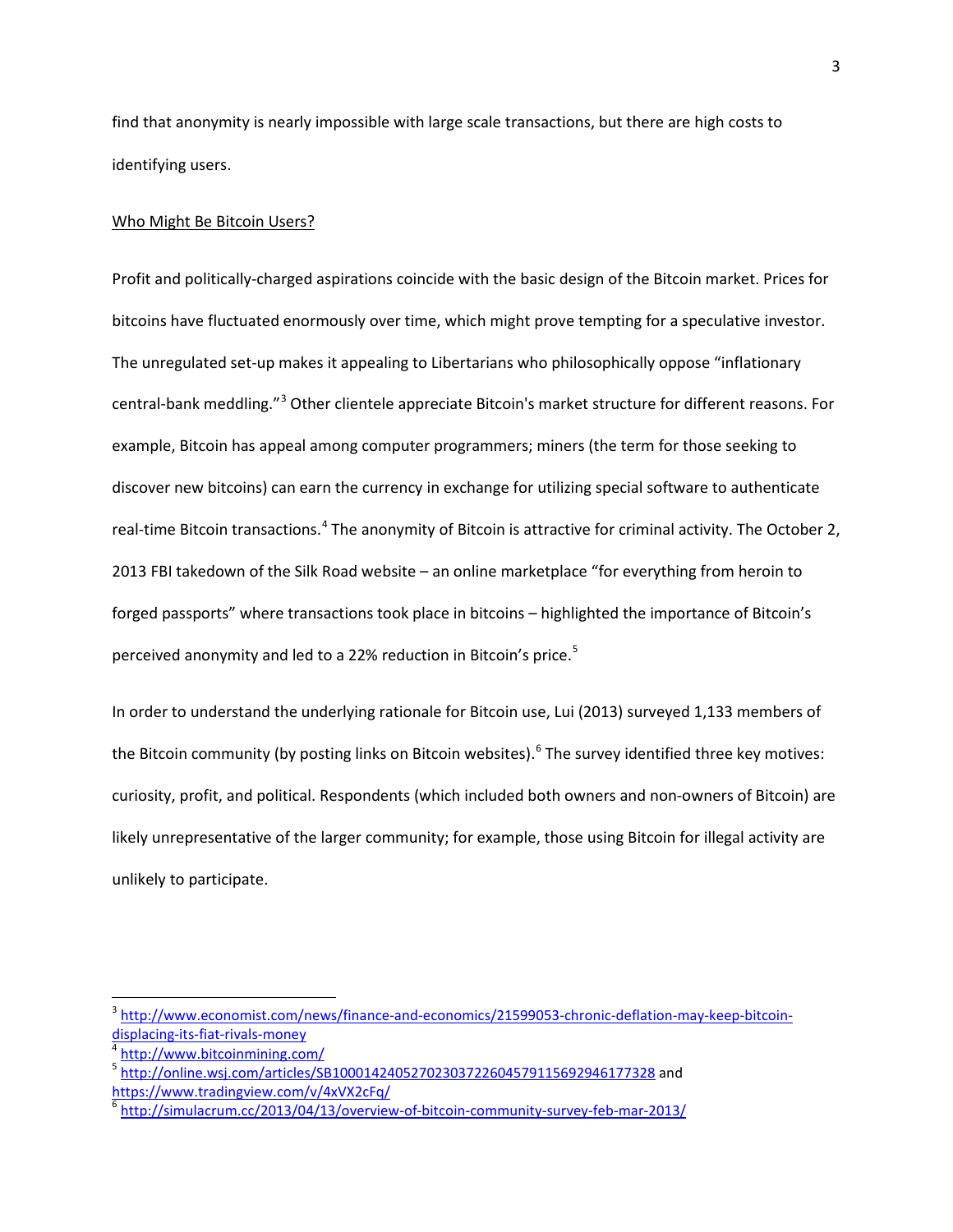#### GT Data

-

We collected GT search query data from January 2011 to July 2013 for all US states and Washington DC.<sup>[7](#page-4-0)</sup> We looked for terms related to Bitcoin and its possible clientele.<sup>[8](#page-4-1)</sup> Some of these correlations are inherently difficult to measure, due to the sensitivity of the activity; Stephens-Davidowitz (2013, 2014) argues, however, that Google data are unlikely to suffer from major social censoring, and uses GT to explore child abuse and racial animus.<sup>[9](#page-4-2)</sup> Although it is conceivable that higher Bitcoin search volume need not translate into increased market participation, Kristoufek (2013) demonstrates a strong positive correlation between Bitcoin searches and exchange prices.

GT can be used to extract data for precise search terms and more general topics (see Figure 1). Search terms will return data for the exact query while topics count related searches too.<sup>[10](#page-4-3)</sup> For instance, the topic "Bitcoin (Currency)" includes the terms "Bitcoin", "Bitcoins", "Bitcoin Mining", "Bit Coin", "Bitcoin exchange", "Bitcoin price" and "Bitcoin value". We use search topics for Bitcoin (under "Currency") and Computer Science (under "Discipline"). For other clienteles – Illegal Activity, Libertarians and Speculative Investors – we use the search terms "Silk Road", "Free Market", and "Make Money" respectively.<sup>[11](#page-4-4)</sup>

GT does not report raw search counts for a topic; such counts would be misleading because Google's popularity (and search queries) grow over time.<sup>[12](#page-4-5)</sup> Instead GT computes the number of topic searches relative to all searches, normalizes the series so the highest value is 100, and scales all other values

<span id="page-4-0"></span> $<sup>7</sup>$  We start in January 2011 because GT better measures state-level search activity from that point. We end in July</sup> 2013 because the "Silk Road" website – unknown to most of the public – was shut down soon after and made front-page headlines in national publications.

<span id="page-4-1"></span> $^8$  GT data has been predictive of behavior in diverse economic markets including entertainment, labor, and housing (Hand and Judge, 2012; Askitas and Zimmerman, 2009; Varian and Choi, 2009; Wu and Brynjolfsson, 2013). It has also been used for detecting health patterns, including influenza outbreaks and Lyme disease cycles (Ginsberg, et al., 2009; Seifter et al., 2010; Carneiro and Mylonakis, 2009).

<span id="page-4-2"></span> $9$  He shows that cross-sectional state variation in GT is highly correlated with other data sources; for example the search rate for the word "God" explains 65% of the variation in the percent of a state's residents believing in God. <sup>10</sup> https://support.google.com/trends/answer/4355000?hl=en

<span id="page-4-4"></span><span id="page-4-3"></span> $11$  We attempted to use alternative terms for these concepts (such as "Libertarian" or "Ron Paul" for Libertarianism), but search interest was either too sparse or had a strong political cycle.

<span id="page-4-5"></span><sup>&</sup>lt;sup>12</sup> https://support.google.com/trends/answer/4365533?hl=en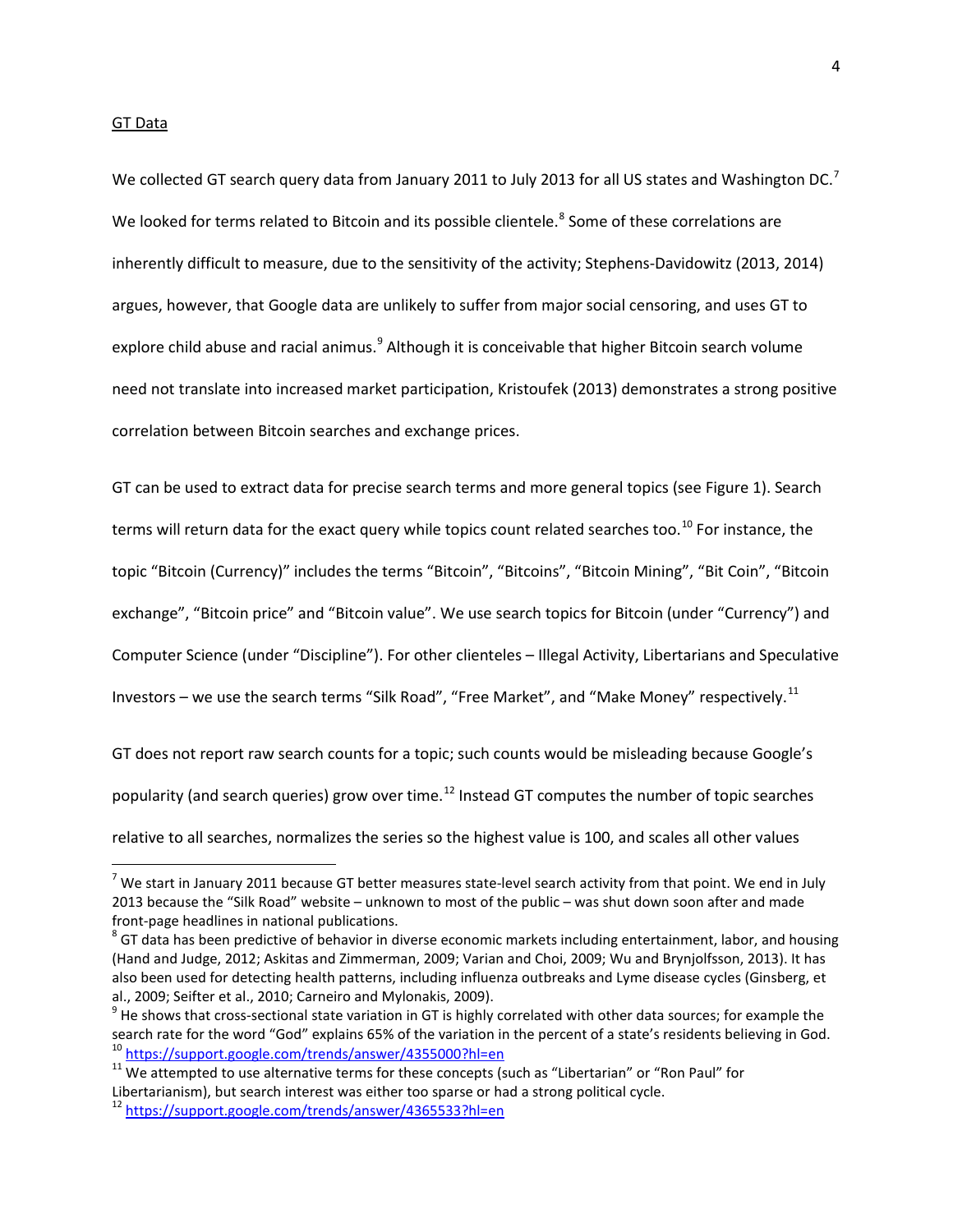relative to the highest. Figure 2 illustrates the Bitcoin time series in California, where popularity peaked in April 2013. For each state, we initially compute a 31-month time series for the relative popularity of Bitcoin and each clientele grouping.<sup>[13](#page-5-0)</sup> We then use GT to measure relative state-level popularity of each search term for the full period and scale each state-series relative to the most popular state. During the observed timeframe, the states with the highest interest in Bitcoin were Utah, Oregon, California, Washington, Nevada, New Hampshire and Vermont (see Figure 3). We then rescale each state-specific time series by its geographic popularity. Thus, using California's value of 94 from the geographic Bitcoin comparison, the entire California time series would be rescaled to 0.94 of its original value.

Our outlined methodology presents us with two limitations. First, GT samples its database and computes the index based on that sample.<sup>[14](#page-5-1)</sup> We observed slightly different values for the index by refreshing the webpage, even with the same restrictions. Although the overall conclusions are unlikely to change from sampling, this prohibits exact replication. Second, GT gives a value of zero if it cannot gather enough data.<sup>[15](#page-5-2)</sup> We exclude state-month observations with missing values. While every index has missing values for particular months, some states returned a missing value in the cross-sectional analysis, which prevents rescaling of the state-specific time series. Delaware, North Dakota, and Wyoming were excluded as they had missing values for "Free Market" and/or "Silk Road." Out of 1,488 (48 states x 31 months) potential observations, our analysis uses 794 with non-missing values on Bitcoin, Computer Science, Free Market, Silk Road, and Make Money. The most populous states tend to have the fewest missing state-month observations.

 $\overline{a}$ 

<span id="page-5-0"></span><sup>&</sup>lt;sup>13</sup> Some states and search terms had weekly activity (such as California's Bitcoin activity in Figure 2). In such cases, we computed monthly averages for all non-missing values, and then rescaled the series with a maximum value of 100.

<span id="page-5-1"></span><sup>&</sup>lt;sup>14</sup> https://support.google.com/trends/answer/4355213?hl=en&ref\_topic=4365599

<span id="page-5-2"></span><sup>15</sup> https://support.google.com/trends/answer/4355164?hl=en&ref\_topic=4365531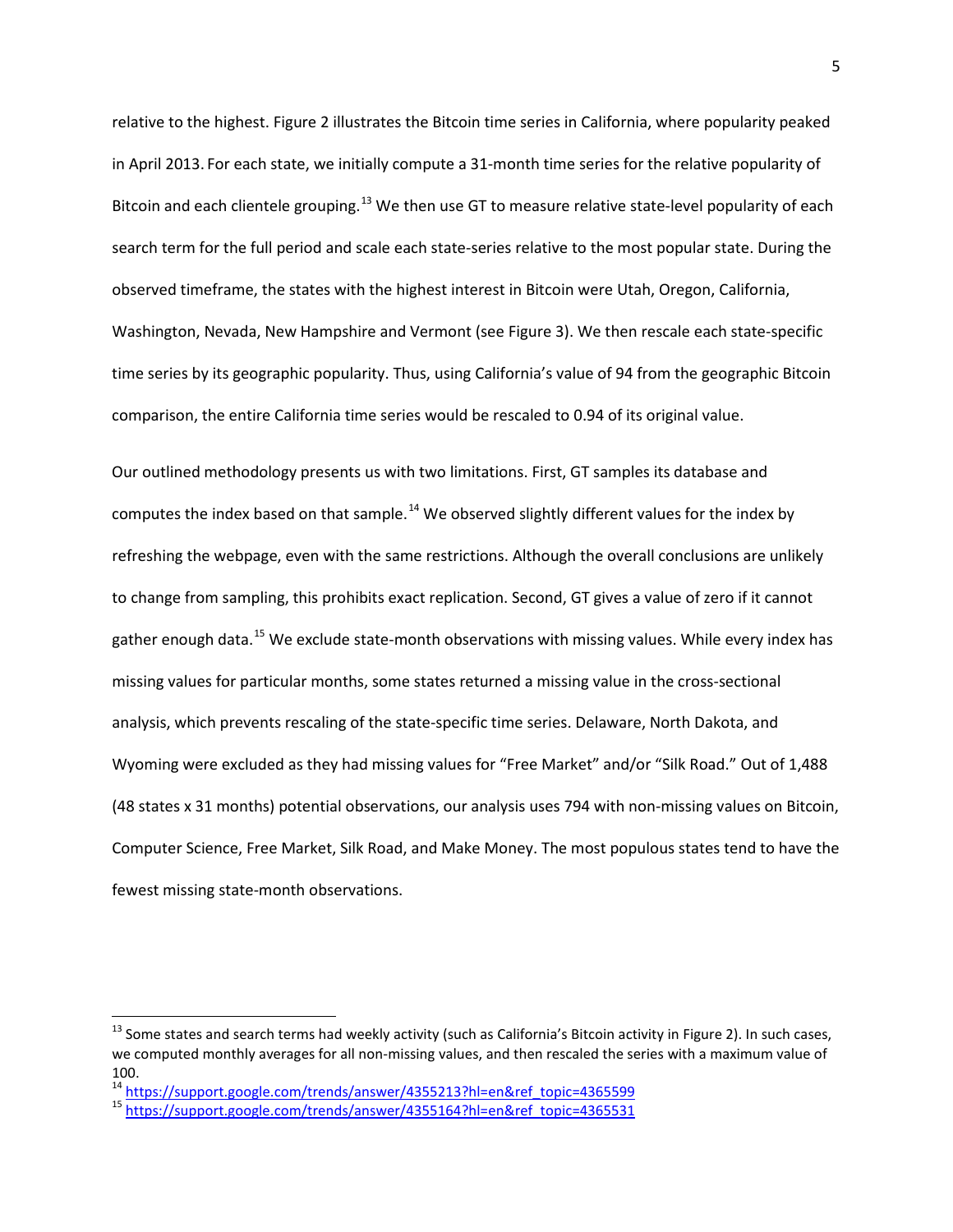#### Empirical Results

Follow Stephens-Davidowitz (2014), we normalize each search rate to its z-score and estimate the following specification:

(1) 
$$
BITCOIN_{jt} = \beta_0 + \beta_1 X_{jt} + \delta_j + \delta_t + \varepsilon_{jt}
$$

where BITCOIN<sub>jt</sub> is Bitcoin interest in state j in month t,  $X_{jt}$  are clientele interest, and  $\delta_i$  and  $\delta_t$  are state and time fixed-effects. Each state-month is weighted by state population in July 2011 and standard errors are corrected for non-nested two-way clustering at the state and time levels (Cameron, Gelbach and Miller, 2011). By including fixed effects in our fully-saturated specification, the impact of clientele association on Bitcoin is measured through differential within-state changes over time (Yelowitz, 1995).

Results for a variety of specifications are presented in Table 1. Columns (1)-(3) progressively include additional controls for state and time. The inclusion of both state and time fixed effects identifies interest in Bitcoin by exploiting within-state changes over time. In this specification, interest in computer science and Silk Road are both positively associated with interest in Bitcoin and are statistically significant at the 10% level. The interpretation of the specification in column (3) is the following: a one-standard deviation increase in computer science interest leads to a 0.13 standard deviation increase in Bitcoin interest, while a one-standard deviation increase in Silk Road interest leads to a 0.09 standard deviation increase in Bitcoin interest. Column (4) adds a "placebo clientele" – searches for the singer Miley Cyrus. Reassuringly, inclusion of this placebo variable neither changes any of the inferences on the other clientele, nor is the variable itself significant.

Columns (5)-(6) interact each clientele search term with average monthly Bitcoin prices. Profit motivated clientele – such as speculative investors – may find Bitcoin more intriguing when prices are high. However, we again observe a positive association between Bitcoin interest and our two clientele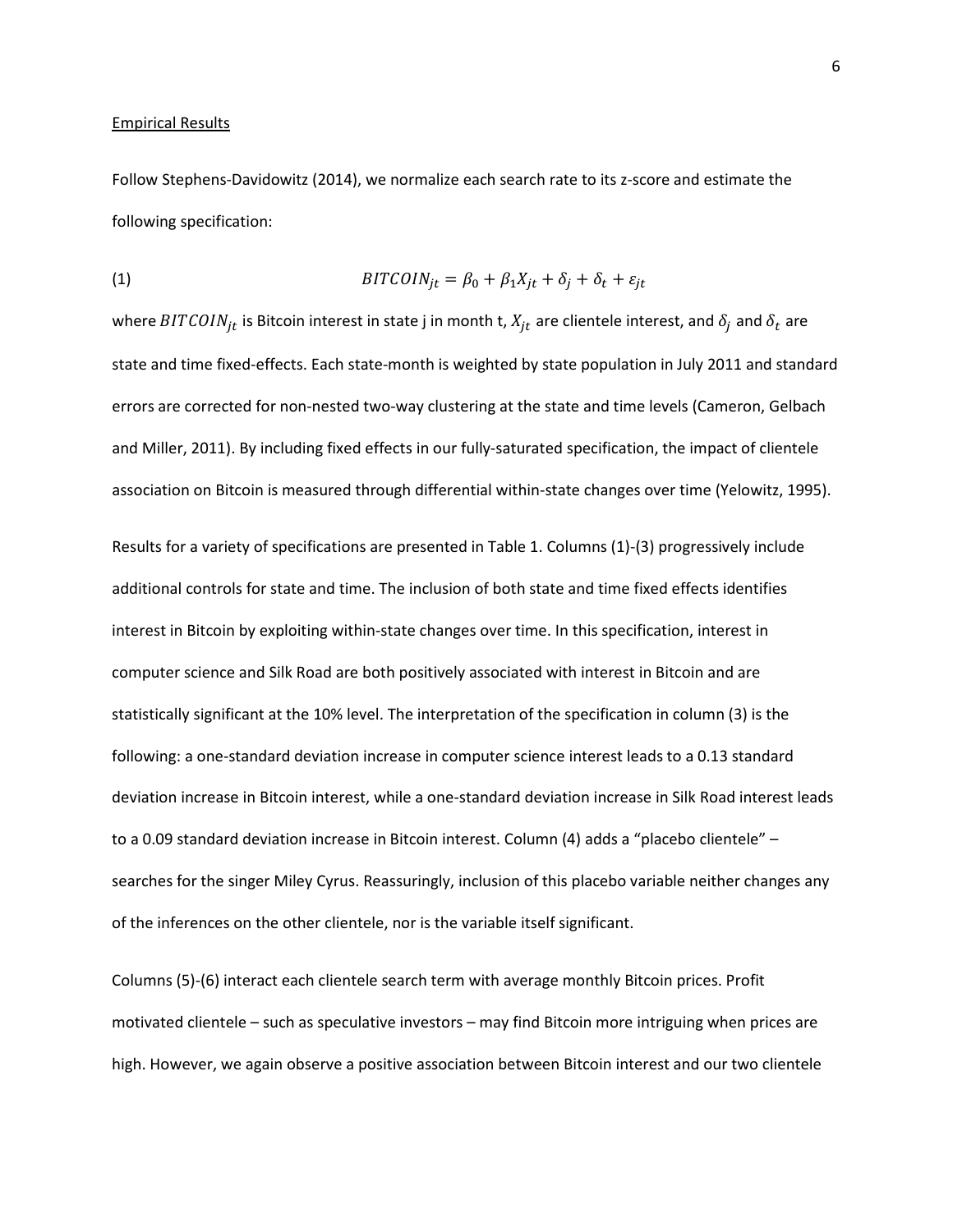groups of computer programming enthusiasts and those possibly engaged in illegal activity (in the interaction term, not the main effect). The other clientele groups remain insignificant.

Columns (7)-(9) include the state-level monthly unemployment rate. Columns (7)-(8) show that the inferences on computer science and illegal activity are unchanged, but there is some evidence that Libertarian activity also drives interest in Bitcoin (although the specification including interactions with Bitcoin prices is insignificant). Higher unemployment rates are negatively associated with Bitcoin interest. Columns (10)-(11) estimate the model from 2012 onward (when Bitcoin was more popular), while column (12) estimates it for the 24 states with at least 20 monthly observations. In all cases, fluctuations in computer science and illegal activity continue to drive Bitcoin interest, as well as the business cycle.

## **Discussion**

Although many commentators have speculated about motives for using Bitcoin, our study is the first to systematically analyze Bitcoin interest, including the interest of hard-to-observe clientele. We find robust evidence that computer programming enthusiasts and illegal activity drive interest in Bitcoin, and find limited or no support for political and investment motives.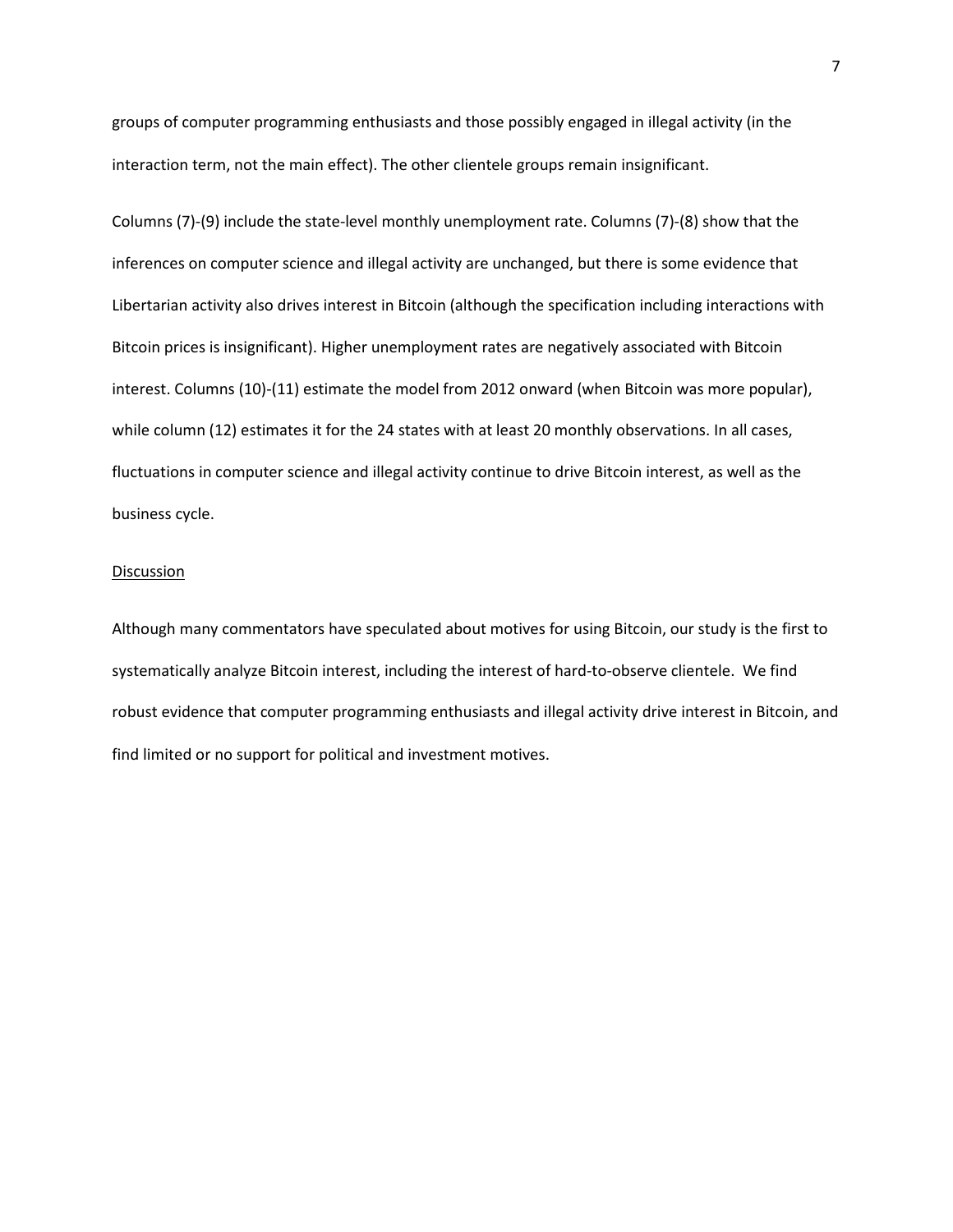#### References

- Askitas, N., Zimmerman, K.F. 2009. "Google Econometrics and Unemployment Forecasting." *Applied Economics Quarterly,* 55(2), 107-120.
- Cameron, A.C., Gelbach, J.B., Miller, D.L. 2011. "Robust Inference With Multiway Clustering." *Journal of Business & Economic Statistics,* 29(2), 238-249.
- Carneiro, H.A., Mylonakis, E. 2009. "Google Trends: A Web-Based Tool for Real-Time Surveillance of Disease Outbreaks." *Clinical Infectious Diseases*, 49(10), 1557-1564.
- Ginsberg, J., Mohebbi,M.H., Patel, R.S., Brammer, L., Smolinski, M.S., Brilliant, L.. 2009. "Detecting Influenza Epidemics using Search Engine Query Data." *Nature,* 457, 1012-1014.
- Google Trends. www.google.com/trends.
- Hand, C., Judge, G. 2012. "Searching for the Picture: Forecasting UK Cinema Admissions using Google Trends Data." *Applied Economics Letters,* 19(11), 1051-1055
- Kristoufek, L. 2013. "Bitcoin meets Google Trends and Wikipedia: Quantifying the Relationship Between Phenomena of the Internet era." *Scientific Reports,* 3(3415), 1-7.
- Lui. 2013. "The Demographics of Bitcoin (Part 1 Updated)." http://simulacrum.cc/2013/03/04/thedemographics-of-bitcoin-part-1-updated/
- Meiklejohn, S., Pomarole, M., Jordan, G., Levchenko, K., McCoy, D., Voelker, G.M., Savage, S. 2013. "A Fistful of Bitcoins: Characterizing Payments Among Men with No Names." In *Proceedings of the 2013 conference on Internet measurement conference,* IMC '13, 127-140.
- Nakamoto, S. 2008. "Bitcoin: A Peer-to-Peer Electronic Cash System." https://bitcoin.org/bitcoin.pdf
- Seifter, A., Schwarzwalder, A., Geis, K., Aucott, J. 2010. "The Utility of 'Google Trends' for Epidemiological Research: Lyme Disease as an Example." *Geospatial Health,* 4(2), 135-137.
- Stephens-Davidowitz, S. 2013. "Unreported Victims of an Economic Downturn," Working Paper. http://static.squarespace.com/static/51d894bee4b01caf88ccb4f3/t/51e22f38e4b0502fe211fab 7/1373777720363/childabusepaper13.pdf
- Stephens-Davidowitz, S. 2014. "The Cost of Racial Animus on a Black Candidate: Evidence Using Google Search Data." *Journal of Public Economics,* 118, 26-40.
- Varian, H.R., Choi, H. 2009. "Predicting the Present with Google Trends." Google Research Blog http://googleresearch.blogspot.com/2009/04/predicting-present-with-google-trends.html . Available at SSRN: http://ssrn.com/abstract=1659302
- Wu, L., Brynjolfsson, E. 2013. "The Future of Prediction: How Google Searches Foreshadow Housing Prices and Sales." Available at SSRN: http://ssrn.com/abstract=2022293 .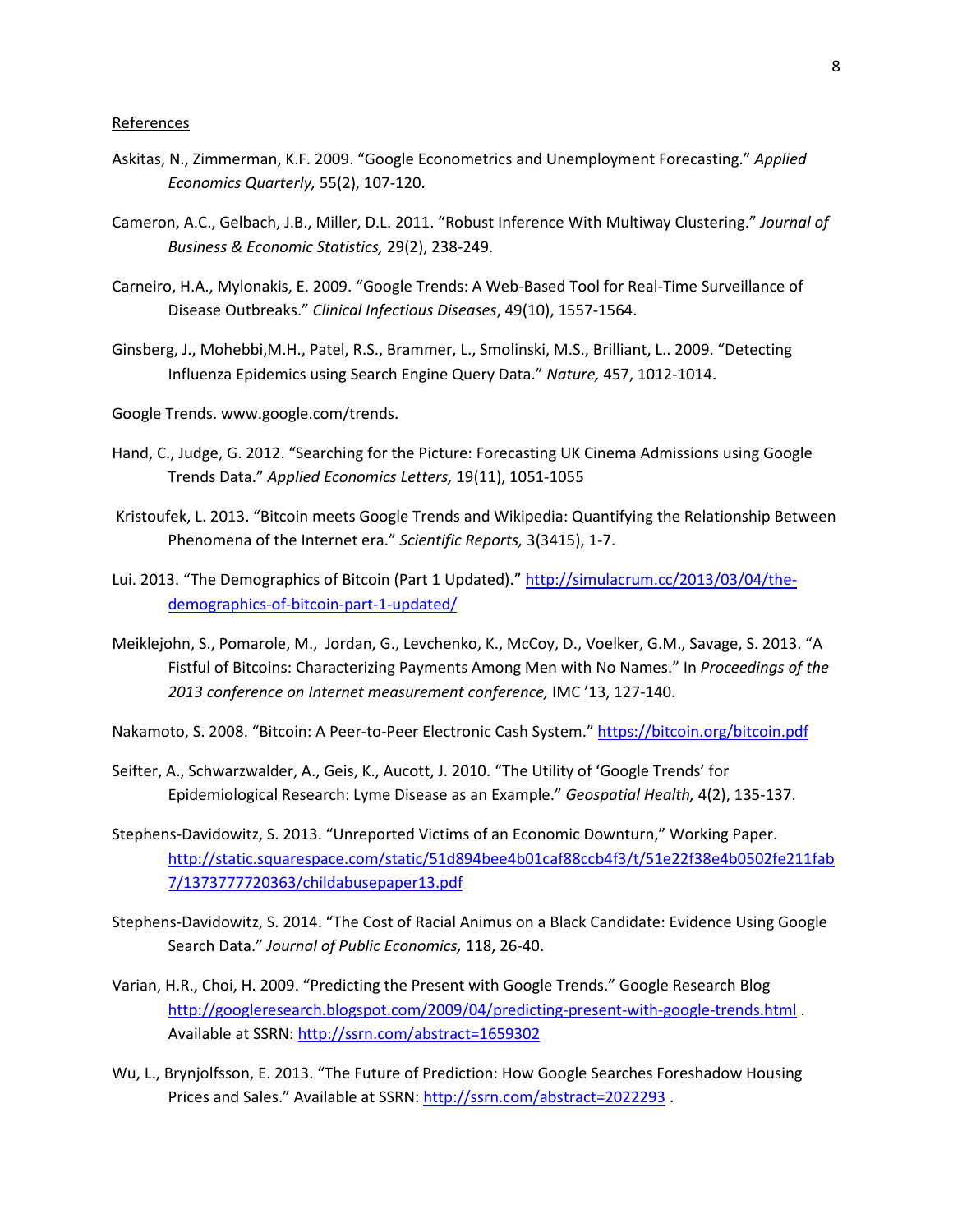Yelowitz, A.1995. "The Medicaid Notch, Labor Supply and Welfare Participation: Evidence From Eligibility Expansions." *Quarterly Journal of Economics*, 110(4): 909-939.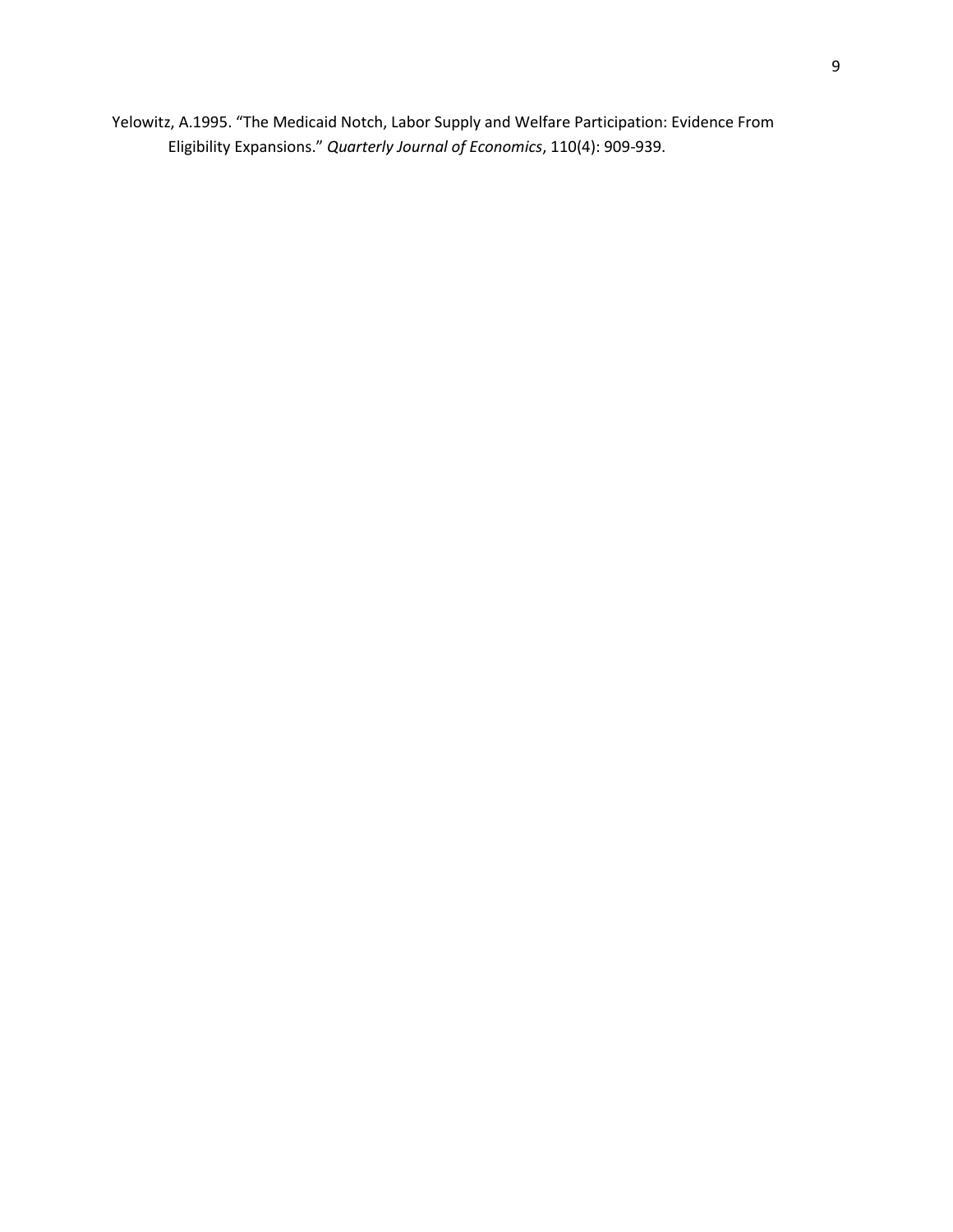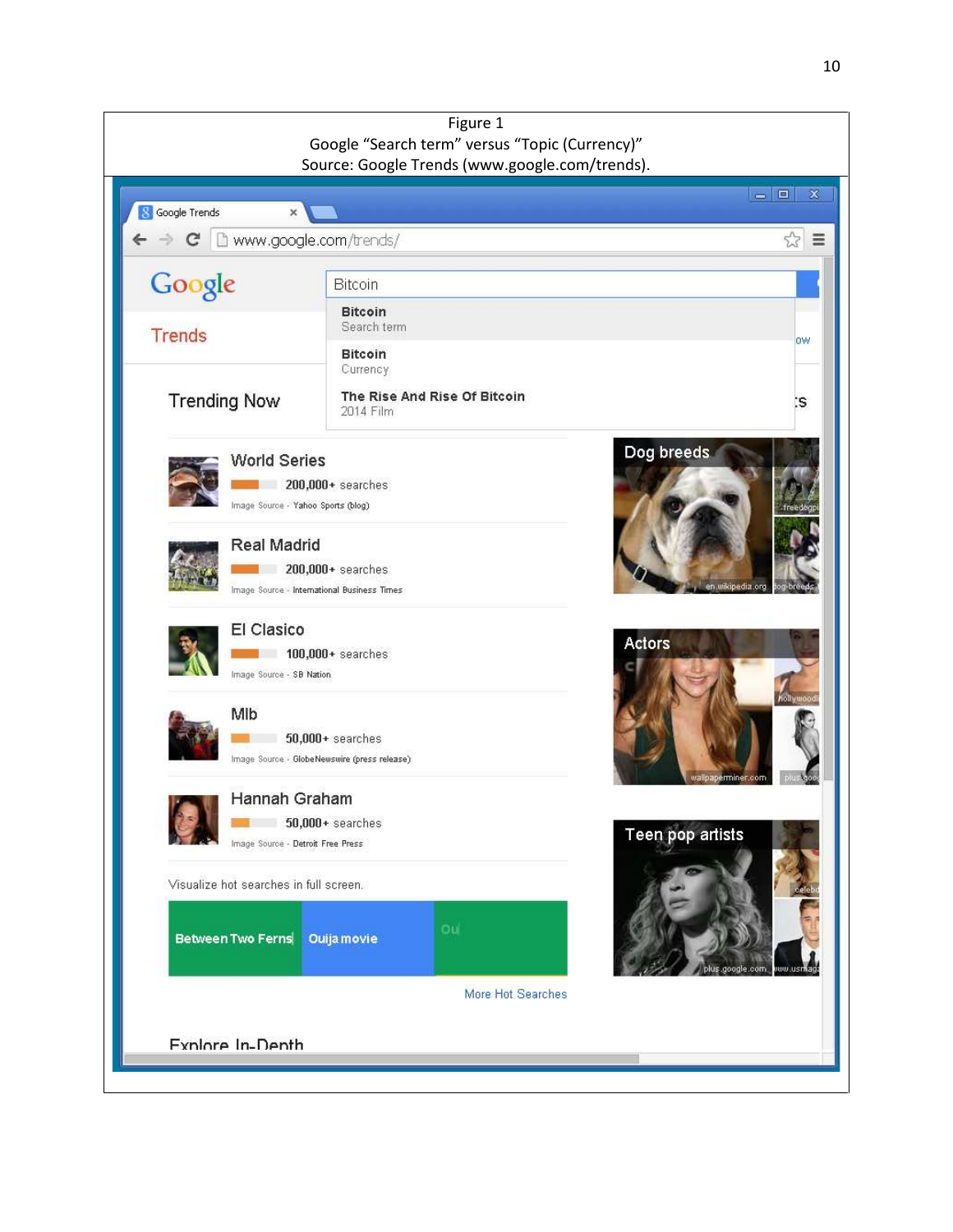|                                          | Index for Bitcoin Topic Search<br>California Time Series, January 2011-July 2013                                                                                                                                                      |                             |                                         |
|------------------------------------------|---------------------------------------------------------------------------------------------------------------------------------------------------------------------------------------------------------------------------------------|-----------------------------|-----------------------------------------|
| 8 Google Trends - Web Search X           |                                                                                                                                                                                                                                       |                             | $\Box$ $\Box$                           |
| C                                        | □ www.google.com/trends/explore#q=%2Fm%2F05p0rrx&geo=US-CA&date=1%2F2011%2031m&cmpt=←Q ☆ 三                                                                                                                                            |                             |                                         |
| Google                                   |                                                                                                                                                                                                                                       | Q<br>$\mathbb{H}^*$         |                                         |
| <b>Trends</b>                            | California $=$<br>Jan 2011 - Jul 2013 $\pm$ All categories $\pm$                                                                                                                                                                      | Web Search $=$              | a                                       |
| Hot Searches<br>▶ Top Charts             | Topics                                                                                                                                                                                                                                |                             | Subscribe<br>K                          |
| Explore<br>Subscriptions                 | <b>Bitcoin</b><br>+Add term<br>Currency                                                                                                                                                                                               |                             |                                         |
| Compare                                  | Beta: Measuring search interest in <i>topics</i> is a beta feature which quickly provides accurate measurements of overall<br>search interest. To measure search interest for a specific query, select the "search term" option, (ii) |                             |                                         |
| Search terms<br>Locations<br>Time ranges | Interest over time                                                                                                                                                                                                                    | News headlines (?)          | Forecast 17                             |
|                                          |                                                                                                                                                                                                                                       |                             | Apr 7-13, 2013<br><b>Bitcoin: 100</b>   |
|                                          |                                                                                                                                                                                                                                       |                             |                                         |
|                                          | Jan 2012<br>34,2011                                                                                                                                                                                                                   | Jul 2012<br>Jan 2013        | Jul 2013<br>$\langle f \rangle$         |
|                                          | Regional interest                                                                                                                                                                                                                     |                             |                                         |
|                                          | Worldwide > United States > California                                                                                                                                                                                                | San Francisco-Oakland-San J | Metro City<br>100                       |
|                                          |                                                                                                                                                                                                                                       | San Diego CA                | 79                                      |
|                                          |                                                                                                                                                                                                                                       | Los Angeles CA              | 67<br><b>Contract Contract Contract</b> |
|                                          |                                                                                                                                                                                                                                       | Sacramento-Stockton-Modest  | 60<br>m                                 |
|                                          |                                                                                                                                                                                                                                       |                             |                                         |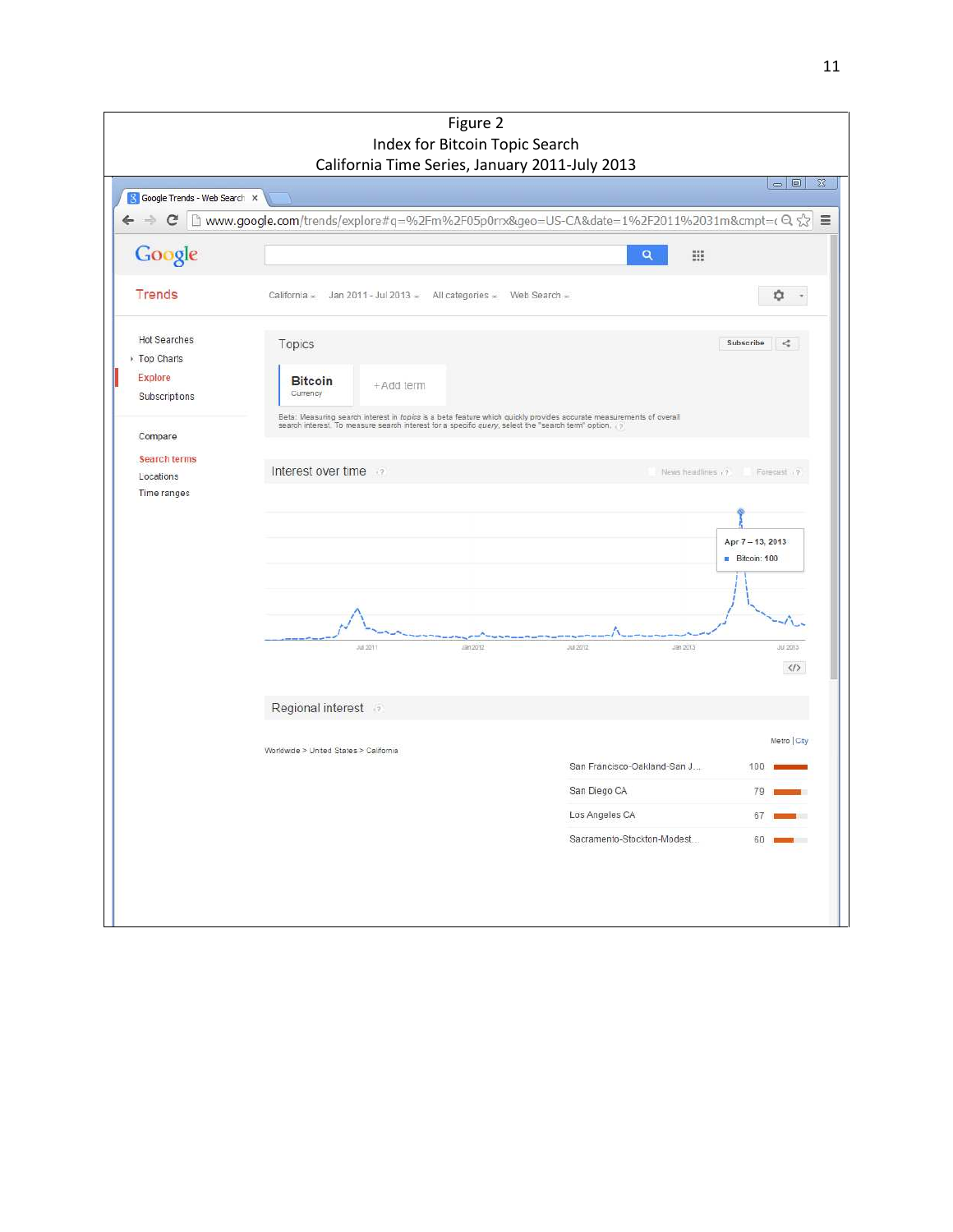|                                                                 | Index for Bitcoin Topic Search<br>Cross Sectional Popularity, January 2011-July 2013                                                                                                                                                                          |                |                                      |
|-----------------------------------------------------------------|---------------------------------------------------------------------------------------------------------------------------------------------------------------------------------------------------------------------------------------------------------------|----------------|--------------------------------------|
| <b>Soogle Trends - Web Search X</b>                             |                                                                                                                                                                                                                                                               |                | $\Box$ $\Box$                        |
| C                                                               | mww.google.com/trends/explore#q=%2Fm%2F05p0rrx&geo=US&date=1%2F2011%2031m&cmpt=q                                                                                                                                                                              |                | $Q \gg$                              |
| Google                                                          |                                                                                                                                                                                                                                                               | Q              | m                                    |
| <b>Trends</b>                                                   | United States $=$<br>Jan 2011 - Jul 2013 $\approx$ All categories $\approx$                                                                                                                                                                                   | Web Search $=$ | o                                    |
| <b>Hot Searches</b><br>▶ Top Charts<br>Explore<br>Subscriptions | Topics<br><b>Bitcoin</b><br>+Add term<br>Currency                                                                                                                                                                                                             |                | Subscribe<br>×,                      |
| Compare<br>Search terms<br>Locations<br>Time ranges             | Beta: Measuring search interest in topics is a beta feature which quickly provides accurate measurements of overall<br>search interest. To measure search interest for a specific query, select the "search term" option, $\frac{1}{2}$<br>Interest over time |                | News headlines 17<br>Forecast x7     |
|                                                                 |                                                                                                                                                                                                                                                               |                |                                      |
|                                                                 | Jan 2012<br>JUE 2011                                                                                                                                                                                                                                          | Jul 2012       | Jan 2013<br>Jul 2013<br>$\langle$ /> |
|                                                                 | Regional interest                                                                                                                                                                                                                                             |                |                                      |
|                                                                 | Worldwide > United States                                                                                                                                                                                                                                     | Utah           | Subregion   Metro   City<br>100      |
|                                                                 |                                                                                                                                                                                                                                                               | Oregon         | 96                                   |
|                                                                 |                                                                                                                                                                                                                                                               | California     | 94                                   |
|                                                                 |                                                                                                                                                                                                                                                               | Washington     | 92                                   |
|                                                                 |                                                                                                                                                                                                                                                               | Nevada         | 90                                   |
|                                                                 |                                                                                                                                                                                                                                                               | New Hampshire  | 88                                   |
|                                                                 |                                                                                                                                                                                                                                                               | Vermont        | 88                                   |